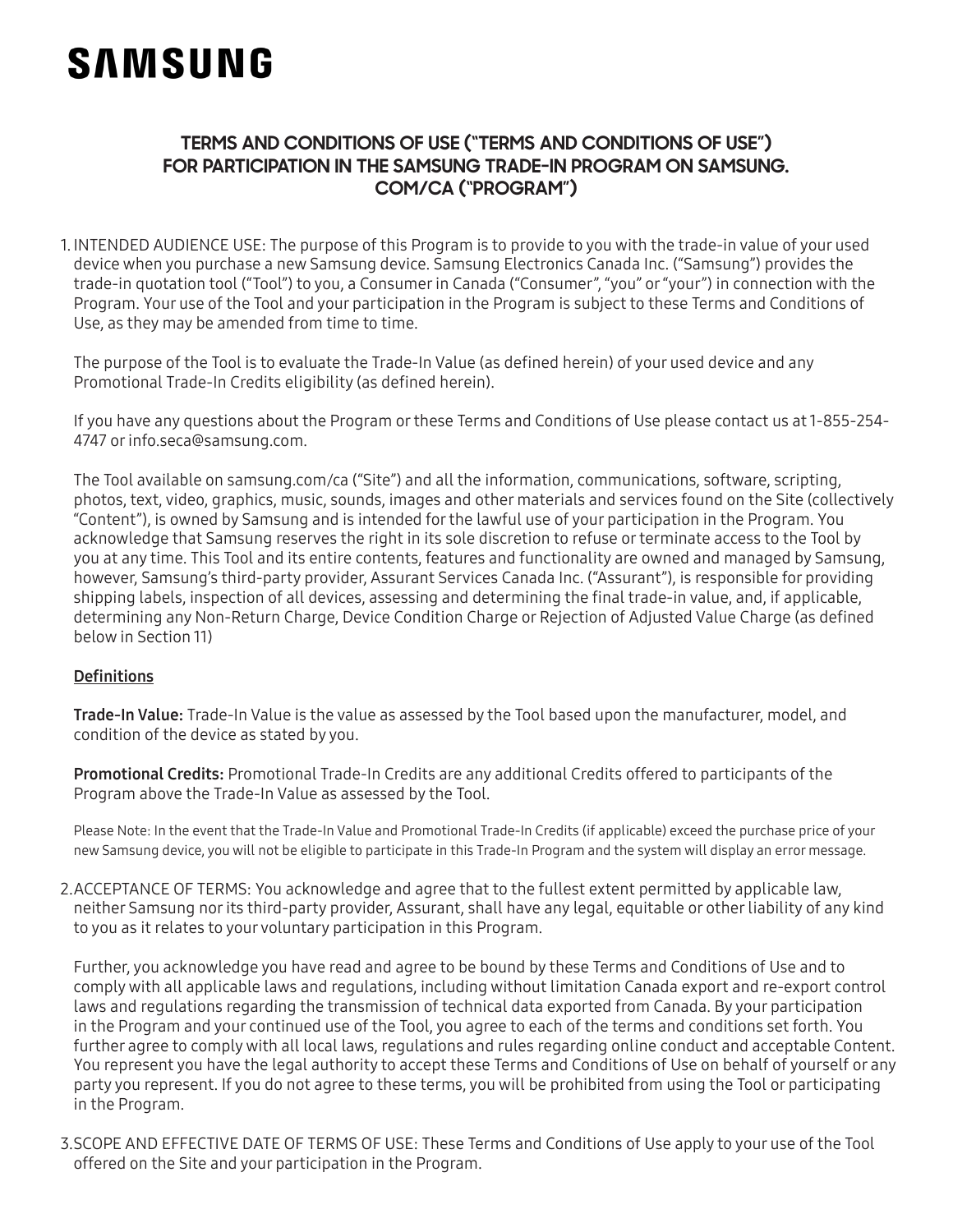4.ENTIRE AGREEMENT, SEVERABILITY, APPLICABLE LAW AND LIMITATION OF ACTIONS FOR USE OF THE TOOL: The Terms and Conditions of Use govern your use of the Tool and constitutes the entire agreement between you and Samsung superseding any prior agreements (if any) between you and Samsung relating to your use of this Tool. If any provision of these Terms and Conditions of Use is held to be invalid by any law, rule, order or regulation of any government or by the final determination of any local, provincial or federal court, such invalidity shall not affect the enforceability of any other provision of the Terms and Conditions of Use. The failure of Samsung to exercise or enforce any right or provision of the Terms and Conditions of Use shall not constitute a waiver of such right or provision.

For participants that are not individuals resident in the province of Quebec, by accessing the Tool and your use of the Site, you agree that the laws of the Province of Ontario and the federal laws of Canada applicable therein, without regard to conflicts of laws principles, will apply to and govern all matters relating to the use of the Tool, and you agree that any litigation shall be subject to the non-exclusive jurisdiction of the provincial or federal courts in the Province of Ontario.

You agree that regardless of any statute or law to the contrary, any claim or cause of action arising out of or related to use of the Tool, or these Terms and Conditions of Use, must be filed within one (1) year after such claim or cause of action arose or be forever barred. The Section titles in these Terms and Conditions of Use are for convenience only and have no legal or contractual effect.

5.LIMITATION OF LIABILITY: Any and all transactions processed on the Site offering the Tool are exclusively the responsibility of Samsung and the user. To the fullest extent permitted by applicable law, Samsung will not be liable for any damages of any kind arising out of or relating to the use or the inability to use the Tool, its content or links, including but not limited to damages caused by or related to errors, omissions, interruptions, defects, delay in operation or transmission, computer virus, line failure, lost profits and all other direct, indirect, special, incidental, exemplary or consequential damages even if Samsung have been advised of the possibility of such damages. Notwithstanding the foregoing, except as may otherwise be provided by applicable law, your exclusive remedy and the total liability of Samsung to you for all losses, damages, and causes of action, including but not limited to those based on contract, tort, or otherwise, arising out of your use of the Tool, its content or links, shall not exceed the amount you paid to access the Tool.

To the fullest extent permitted by applicable law, neither Samsung nor Samsung's third-party provider, Assurant, will be liable to you for any damages resulting or relating directly or indirectly from your participation in the Program, including, but not limited to, damage, loss or theft of the used device during shipping, or damages due to loss of data.

You must package the used device carefully before shipping to avoid damage in transit. You are responsible for any damage during transit.

6. RESTRICTIONS ON USE OF CONTENT: © Copyright 2021 Samsung Electronics Canada Inc. All Rights Reserved. The unauthorized copying, displaying or other use of any Content from this site may be a violation of the law. You acknowledge having been advised by Samsung. that the Content is protected in Canada and internationally by a variety of laws, including but not limited to, copyright laws and treaty provisions, trademark laws, patent laws and other proprietary rights law (collectively, "Rights"). In addition to Samsung's rights in individual elements of the Content, Samsung, or its licensors, own a copyright in the selection, coordination and arrangement of the Content. You are hereby granted permission to access the Content from the Site in whole or in part, solely for the purposes of using the Tool and related services found on the Site. This permission terminates automatically if you breach any of these Terms and Conditions of Use. Neither title nor intellectual property rights are transferred to you, but remain with Samsung, who owns full and complete title. You may not resell, decompile, reverse engineer, disassemble, or otherwise convert any software that may be included as part of the Content to a perceivable form. Samsung does not grant you any permission to use the Content other than the permission expressly stated in these Terms and Conditions of Use. All other use of Content from the Site, including, but not limited to uploading, downloading, modification, publication, transmission, participation in the transfer or sale of, copying, reproduction, republishing, creation of derivative works from, distribution, performance, display, incorporation into another web site, reproducing the Site (whether by linking, framing or any other method), or in any other way exploiting any of the Content, in whole or in part, or downloading and using software repeatedly for uses other than those expressly permitted may not be made without Samsung's prior express written consent.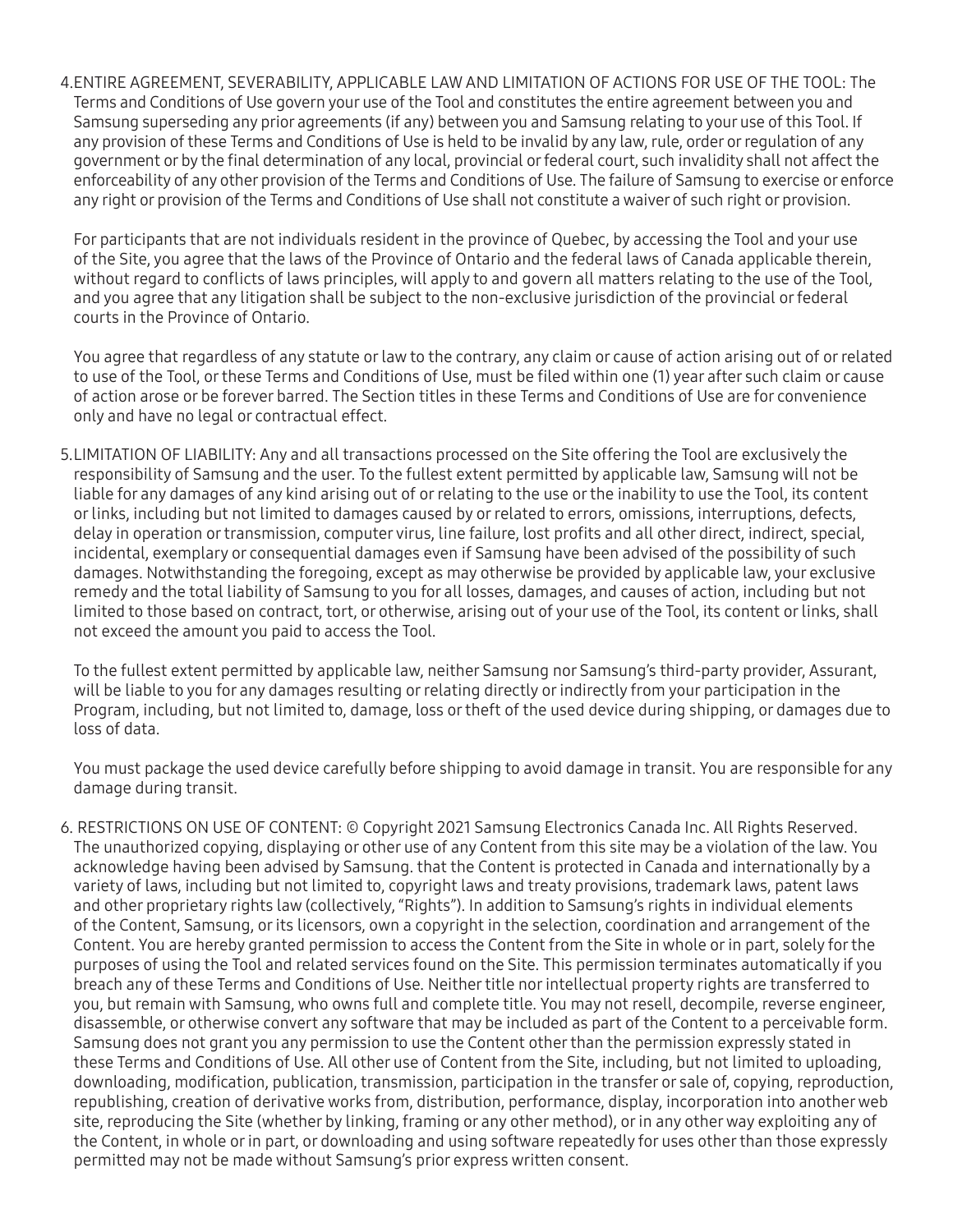#### 7. ELIGIBILITY TO PARTICIPATE IN PROGRAM:

- 7.1 Prohibited Conduct. If you choose to participate in this Program, or a promotion or other Samsung sponsored activity on the Site ("Web Site Activity"), you agree to comply with any rules or regulations governing such Web Site Activity. Additionally, as a condition of your continued participation in the Web Site Activity, you agree not to: (1) upload, post, email, transmit or otherwise make available any content that is unlawful, harmful, threatening, abusive, harassing, tortious, defamatory, vulgar, obscene, libelous, invasive of another's privacy, hateful, or racially, ethnically or otherwise objectionable; (2) harm minors in any way; (3) impersonate any person or entity or falsely state or otherwise misrepresent your affiliation with a person or entity; (4) forge headers or otherwise manipulate identifiers in order to disguise the origin of any Content transmitted through the Web Site Activity; (5) upload, post, email, transmit or otherwise make available any content that you do not have a right to make available under any law or under contractual or fiduciary relationships (such as inside information, proprietary and confidential information learned or disclosed as part of employment relationships or under nondisclosure agreements); (6) upload, post, email, transmit or otherwise make available any content that infringes any patent, trademark, trade secret, copyright or other proprietary rights of any party; (7) upload, post, email, transmit or otherwise make available any unsolicited or unauthorized advertising, promotional materials, "junk mail," "spam," "chain letters," "pyramid schemes," or any other form of solicitation; (8) upload, post, email, transmit or otherwise make available any material that contains software viruses or any other computer code, files or programs designed to interrupt, destroy or limit the functionality of any computer software or hardware or telecommunications equipment; (9) interfere with or disrupt the service or servers or networks connected to the service, or disobey any requirements, procedures, policies or regulations of networks connected to the service; (10) "stalk" or otherwise harass another person or entity; or (11) collect or store personal data about other users. You agree that violation of any of the foregoing, which shall be determined in Samsung's sole discretion, will result in your immediate disqualification from participation in the Web Site Activity, and may result in additional legal actions being taken by Samsung.
- 7.2 Program Requirements. In order to participate in the Program, you must be an individual consumer in Canada, and have an eligible used device to trade-in and purchase a new Samsung Galaxy mobile or computing device. You can identify if the used device is eligible by: (i) for Samsung or IOS devices, submitting the IMEI or serial number details for the used device; or (ii) for all other used devices, utilizing the drop-down menus to pick the make, model, and carrier for the used device; or (iii) visiting the galaxyupgrade website (www.galaxyupgrade. ca) and entering your used device details. If you cannot find the make or model and believe this is in error, you can notify us via the Site's Customer Support page. You may trade-in one used device for each new device you purchase. The Program is open only to legal residents of Canada. You must be the age of majority or older in the province or territory in which you reside in order to participate. The Program is not valid for stolen property or property that does not belong to the Consumer. Ineligible devices will have no redemption value and will be returned to you. The Site is for the exclusive use by individual consumers and is strictly prohibited for use by wireless dealers or corporate accounts.

Samsung and/or its third-party provider, Assurant, as the case may be, have the right to reject any trade-ins or promotional trade-in submissions where (1) the used device is submitted by anyone other than the owner of the used device; (2) the used device does not meet the condition requirements as stated in Section 12: Condition and Valuation of Used Device; or (3) there appears to be fraudulent intentions, or any other violation of these Terms and Conditions of Use.

8.HOW IT WORKS: The Tool will generate a Trade-In Value for your used device based upon the manufacturer, model and condition of the used device as stated by you. You will receive a credit from Samsung equal to the Trade-In Value to use toward the purchase of a new Samsung Galaxy mobile or computing device as offered from time to time by Samsung. The credit must be applied at time of purchase of your new Galaxy mobile or computing device. Credit has no cash value, is single use only, cannot be carried over, and is non-refundable. If applicable, the Tool may also present available Promotional Trade-In Credits based upon your used device and new Samsung device that you purchased.

You acknowledge that: (1) you understand you are selling the used device in consideration for a credit towards your purchase of a new Samsung device in the amount of the Trade-In Value (and, if applicable, the Promotional Trade-In Credits); (2) by accepting the Trade-In Value (and, if applicable, the Promotional Trade-In Credits), you are transferring full ownership rights of the used device to Samsung's third-party provider, Assurant; (3)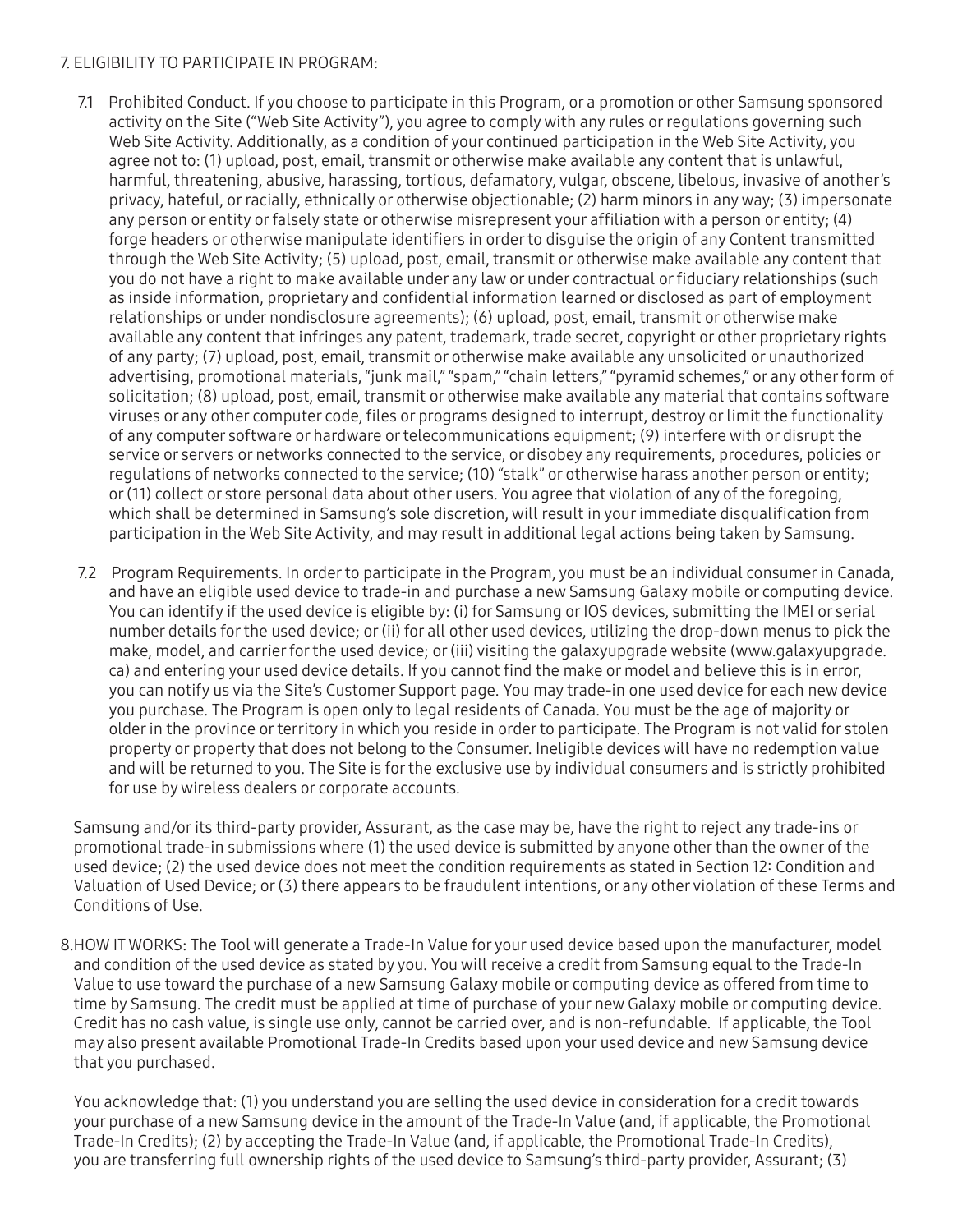you understand the used device will not be returned to you; (4) you are responsible for removal of all personal information and any other data on the used device before relinquishment of your used device; (5) you have been advised of any return policy regarding the purchase of a new handset or accessory; and (6) you are responsible for deactivating the used device and ensuring you retire any outstanding balance. The Program is a limited time offer and may expire or be terminated at any time without notice.

Note: Please send us your trade-in device only. Any packaging, whether original or new, and any accessories that you choose to send with your device will be disposed of and cannot be returned to you.

Upon acceptance to participate in the Program, a confirmation email will be sent to you which will include a prepaid shipping label and instructions for shipping your used device to Assurant. The used device must be shipped using the prepaid shipping label no later than 21 days after you receive the confirmation email.

### All trade-in transactions may be subject to a Non-Return Charge, Device Condition Charge, or Rejection of Adjusted Value Charge, as outlined in Section 11 and Section 12 of these Terms.

- 9.DEACTIVATION OF SERVICE: Neither Samsung nor its vendors, third parties, agents or representatives are responsible for previous or subsequent airtime charges accrued to your device prior to or following participation in the Program. Should any airtime charges occur, it is your responsibility to resolve any payments issues.
- 10.VALID ESN OR IMEI NUMBERS: All used devices must have a valid Electronic Serial Number (ESN), International Mobile Equipment Identity (IMEI) number, or Mobile Equipment Identifier (MEID).
- 11. NON-RETURN CHARGE, DEVICE CONDITION CHARGE, REJECTION OF ADJUSTED VALUE CHARGE: You may be subject to charges as follows:

• Device Condition Charge: If the condition of your used device differs materially from that which you described, or your used device is shipped after 21 days of your receipt of the confirmation email, at the sole discretion of Samsung and/or Assurant you may be offered an adjusted trade-in value. If you accept an adjusted trade-in value, or do not respond to the email within the prescribed period of 14 days, Samsung will charge you the difference between the adjusted trade-in value and the Trade-In Value that was applied to the purchase of your new Samsung product, plus applicable taxes ("Device Condition Charge").

• Rejection of Adjusted Value Charge: If the condition of your used device differs materially from that which you described, or your used device is shipped after 21 days of your receipt of the confirmation email, at the sole discretion of Samsung and/or Assurant you may be offered an adjusted trade-in value. If you do not accept the adjusted trade-in value, your used device may be returned to you and Samsung will charge you the full amount of the Trade-In Value, and any applicable Promotional Trade-In Credits, that was applied to the purchase of your new Samsung product, plus applicable taxes ("Rejection of Adjusted Value Charge").

• Non-Return Charge: If you fail to ship your used device to Assurant, Samsung will charge you the full amount of the Trade-In Value, and any applicable Promotional Trade-In Credits, that was applied to the purchase of your new Samsung product, plus applicable taxes ("Non-Return Charge").

The maximum amount of the Device Condition Charge, Rejection of Adjusted Value Charge, or Non-Return Charge is the full amount of the Trade-in Value, and any applicable Promotional Trade-in Credits, you initially received on your purchase of a new Samsung device. All amounts are in Canadian dollars.

By participating in the Program, You authorize Samsung to process the above charges, as applicable, to your original payment method that you used to purchase your new Samsung product. If you do not have sufficient credit available on your original payment method, or if your original payment method is no longer valid, Samsung will notify you and you agree to provide an alternative payment method for the Non-Return Charge, Device Condition Charge or Rejection of Adjusted Value Charge, as the case may be.

If the Non-Return Charge, Device Condition Charge or Rejection of Adjusted Value Charge, as the case may be, cannot be processed on your original payment method, and you do not provide an alternate payment method, Samsung reserves the right to refer the matter to a collections agency and/or credit reporting agency, and to retain any trade-in device until payment is made in full.

12. CONDITION AND VALUATION OF USED DEVICE: To receive a credit for the full Trade-In Value of your used device,